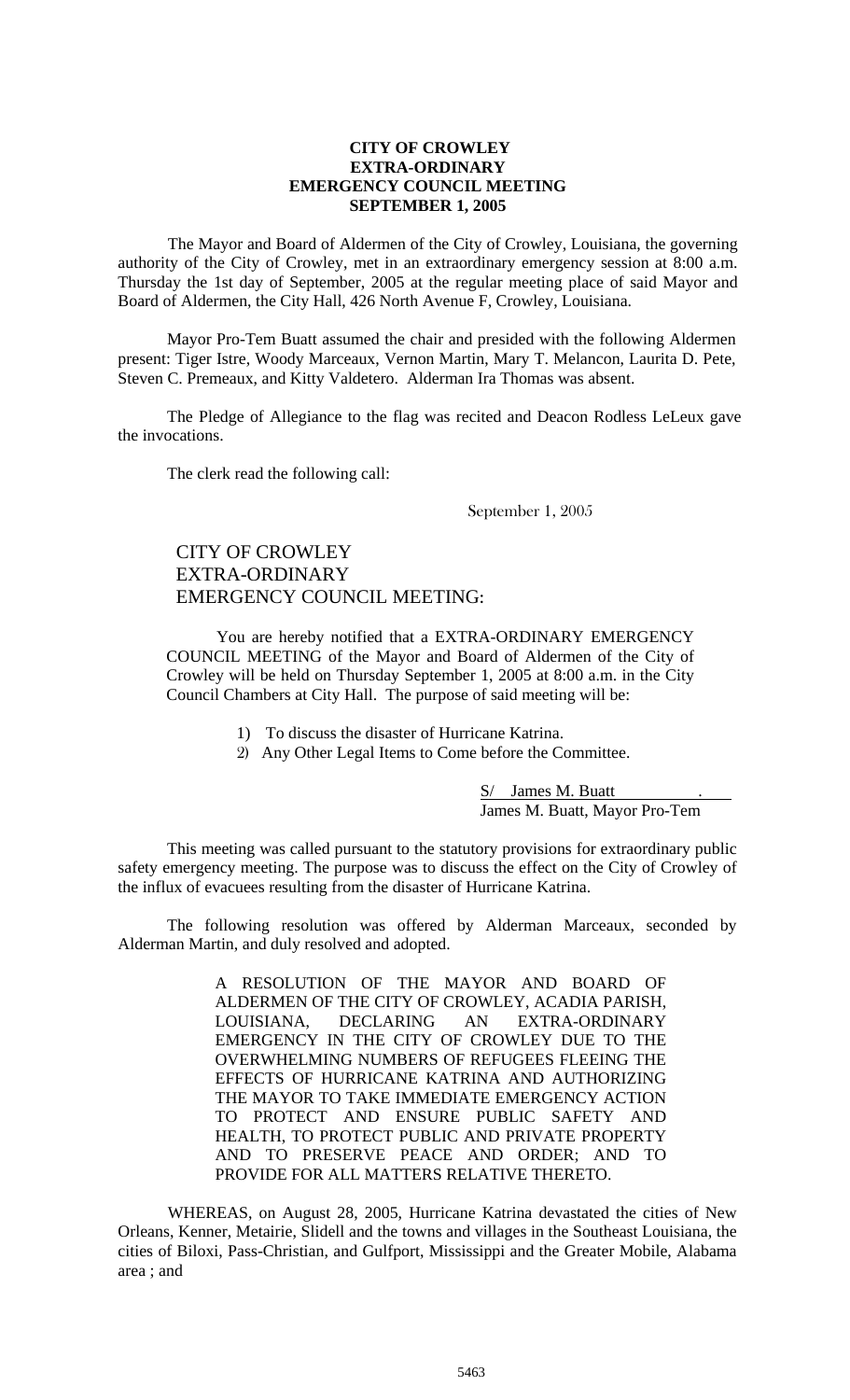WHEREAS, the massive storm surge overwhelmed the coastal parishes of Louisiana and counties of Mississippi bringing death and destruction on a vast scale which seldom seen; and

WHEREAS, the Honorable George W. Bush, President of the United States, and the Honorable Kathleen Blanco, Governor of the State of Louisiana, have declared parts of Louisiana, Mississippi and Alabama disaster areas; and

WHEREAS, there exists an immediate need to house, feed and clothe thousands of persons who have been evacuated and will be evacuated as conditions further deteriorate in the parishes of Orleans, Jefferson, St. Bernard and Plaquemine; and

WHEREAS, the extreme damage due to the storm force winds and the massive flooding will prevent the restoration of normal services and will hamper the ability of those areas to provide shelter and other public needs; and

WHEREAS, the Mayor and Board of Aldermen of the City of Crowley in special, extra-ordinary emergency session pursuant to written notice duly posted and notification via telephone and other communication methods to consider the vast devastation, the effects thereof on the health, safety and wellbeing of those citizens who have become refugees and are seeking shelter and have no place to turn and to protect the health, safety and wellbeing of all persons in this area.

NOW THEREFORE BE IT RESOLVED by the Mayor and Board of Aldermen of the City of Crowley, Acadia Parish, Louisiana in special, extra-ordinary emergency session, do hereby declare an extra-ordinary, public emergency within the City of Crowley due to the effects of Hurricane Katrina which has caused an influx of large numbers of refugees seeking food, shelter and clothing who are without money, means or otherwise and are unable to obtain same; and they do hereby authorize and invoke all emergency powers and necessary authorizations as may be required to ensure public safety and health; to provide communication; emergency public facilities; to shelter, feed and clothe all refugees required assistance; to assist and facilitate federal and state emergency services; to maintain public order; and to maintain essential public services as may be necessary, meet and proper under this emergency; and

BE IT FURTHER RESOLVED that the Honorable Isabella L. delaHoussaye, Mayor of the City of Crowley, or her designated representative, be and she is hereby authorized, empowered and directed to take all necessary action, in her sole and complete discretion, and direct all department heads, employees and agents of the City of Crowley and to enlist the efforts of the community, service organizations, clubs, churches and other public bodies to provide buildings, facilities, equipment, food, shelter, clothing, care and other services, to protect public and private property and to expend the necessary funds to accomplish same as may be necessary; and

BE IT FURTHER RESOLVED that it is hereby authorized an emergency appropriation of funds from the general fund balance and from sales tax fund balance sufficient to pay necessary expenditures for employee wages and overtime, building and equipment operations, food, transportation and all other needs as may be necessary, meet and proper during this emergency; and

BE IT FURTHER RESOLVED that Honorable Isabella L. de la Houssaye, Mayor, be and she is hereby authorized, empower and directed to file necessary applications and requests for assistance, submit necessary documents, contracts, and information necessary to recover the expenditures from the appropriate federal and state agencies and that said applications and requests be and they are hereby fully authorized, ratified and approved by this Board of Aldermen; and

BE IT FURTHER RESOLVED that a certified copy of this emergency declaration be forwarded to the Governor of the State of Louisiana, the Louisiana Office of Emergency Preparedness, the Homeland Security and the Federal Emergency Management Agency and that they be furnished with all necessary documents as may be meet and proper in the circumstances.